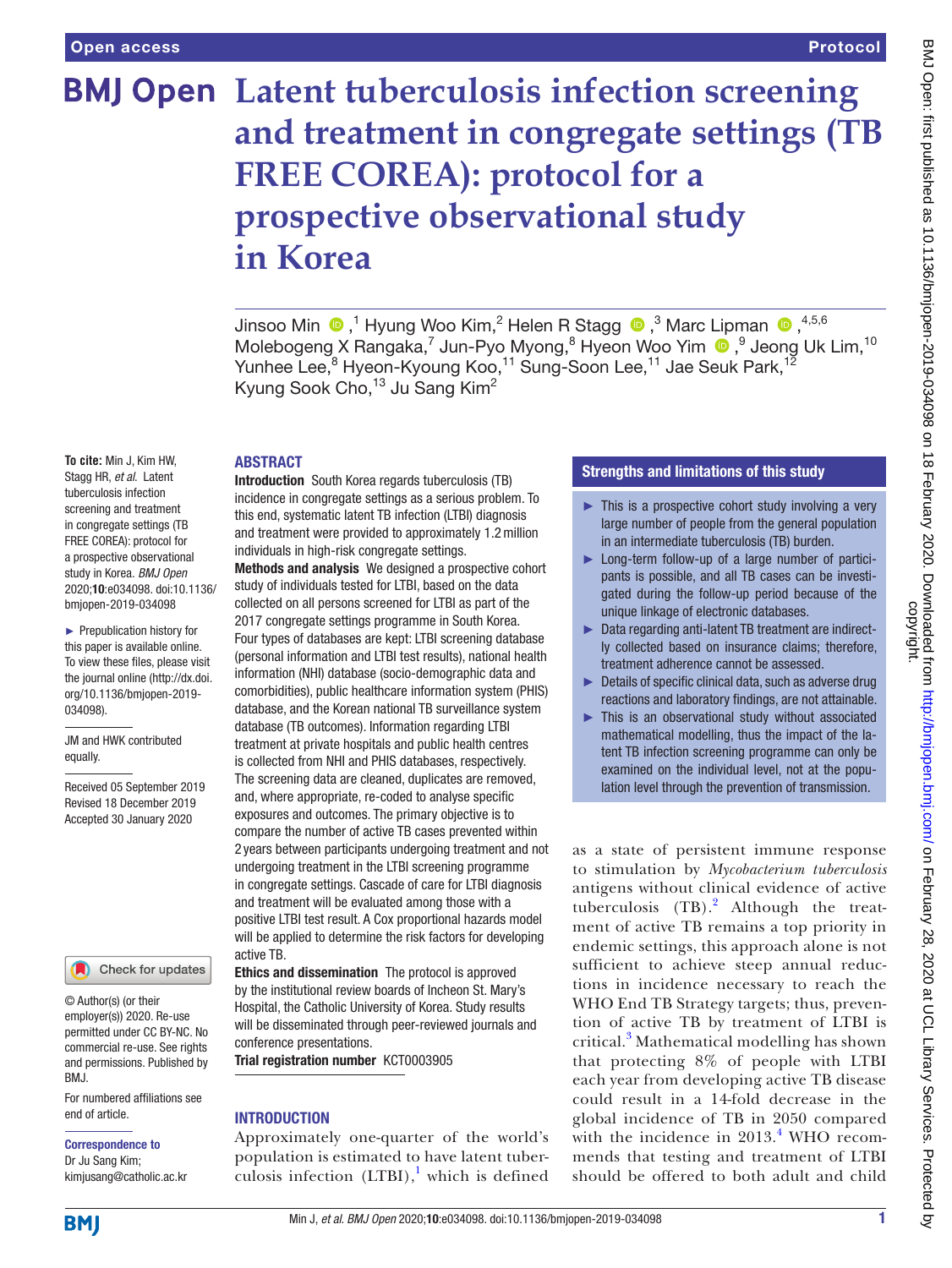contacts of pulmonary TB cases in high-income or upper middle-income countries with an estimated TB incidence rate of less than 100 per 100 000 population, such as South Korea.<sup>[5](#page-7-4)</sup>

South Korea has the highest TB incidence and mortality rates among high-income countries. Driven by strong political will,<sup>[6](#page-7-5)</sup> South Korea has strengthened its TB policy, resulting in a 5.2% reduction annually in the incidence of newly reported TB cases from 2011 to 2016. Recently, TB outbreaks among health workers in medical institutions and postpartum care centres have become an important social issue, which has raised public awareness and influenced further government commitment. Based on the experience of the Korea Centers for Disease Control and Prevention (KCDC) from 2013 in proactive contact investigations in congregate settings and influenced by the WHO guidelines,<sup>5</sup> the 'TB Free Korea programme' was started in 2017. As a part of this programme, systematic LTBI testing and preventive TB treatment were provided to approximately 1.2million individuals in designated high-risk congregate settings.

The introduction of the management of LTBI as a public health intervention requires programme monitoring in order to evaluate quality, effectiveness and impact.<sup>[7](#page-7-6)</sup> Operational research efforts to enable the effective delivery of such interventions based on settingspecific context and disease epidemiology need to be an integral part of the programmatic management of LTBI.<sup>[8](#page-7-7)</sup> Further scientific evidence to help understand LTBI is essential to optimise its management and update the guidelines. Here, we hypothesised that systematic LTBI testing and preventive treatment in congregate settings would reduce the national level of active TB incidence. We designed a prospective cohort to evaluate short-term and long-term effects of this project. In this manuscript, we provide an overview of the design, methods and scope of this cohort study.

#### Methods and analysis Aims and objectives

From 2017, we started recruiting a cohort of people who underwent interferon-gamma release assay (IGRA) testing during the LTBI screening programme in the congregate settings. Our primary objective is to compare the number of active TB cases prevented within 2years between participants who receive LTBI treatment and those who do not. Other key objectives to be addressed in this cohort study are as follows: (1) to determine the prevalence of LTBI among participants at the initial screening, (2) to determine the prevalence of concurrent active TB among participants at the initial screening, (3) to follow-up with the cohort and identify the incidence of new LTBI cases and (4) to follow-up with the cohort and identify the incidence of new active TB. We also aim to assess the risk factors for both LTBI prevalence and incidence and evaluate outcomes along the cascade of care of LTBI as secondary outcomes. As long-term follow-up is possible with the use of the large interlinked healthcare databases implemented in South Korea, it is possible to examine different outcomes at specific time points [\(table](#page-1-0) 1).

## Study setting and population

Our prospective cohort study is based on data systematically collected on all patients within the South Korean LTBI screening programme in congregate settings in 2017. According to the WHO's Global Tuberculosis Report, the incidence of TB was 100 per 100000 population in 2011, which decreased to 77 persons per 100000 population in 2016. However, because of recent stagnation in these declines, the government revised the TB Prevention Act in 2016 to require LTBI screening for employees in highrisk congregate settings. High-risk settings are defined as follows: (1) workers in medical institutions, postpartum care centres, kindergartens, childcare centres, schools and welfare facilities; (2) people in correctional facilities

<span id="page-1-0"></span>

| Key objectives of study according to follow-up periods<br>Table 1                                               |                                                          |                                                                                                                                                                                                                              |  |  |
|-----------------------------------------------------------------------------------------------------------------|----------------------------------------------------------|------------------------------------------------------------------------------------------------------------------------------------------------------------------------------------------------------------------------------|--|--|
| Follow-up periods                                                                                               | <b>Key objectives</b>                                    | <b>Secondary outcomes</b>                                                                                                                                                                                                    |  |  |
| Short-term<br>(within 1 year)                                                                                   | Prevalence of LTBI                                       | • Difference in prevalence of tuberculosis infection among different<br>settings<br>$\triangleright$ Risk factor of TB infection<br>$\triangleright$ Distribution of IGRA values<br>$\triangleright$ Cascade of care in LTBI |  |  |
|                                                                                                                 | Prevalence of active TB                                  | $\triangleright$ Risk factors of concurrent active TB                                                                                                                                                                        |  |  |
| Medium-term<br>(within $2 \sim 5$ years)                                                                        | Incidence of LTBI                                        | $\triangleright$ Risk factors for developing LTBI                                                                                                                                                                            |  |  |
|                                                                                                                 | Incidence of active TB                                   | Risk factors for developing active TB<br>Efficacy of LTBI treatment on preventing active TB<br>► Development of drug resistance after LTBI treatment                                                                         |  |  |
| Long-term<br>(after 10 years)                                                                                   | Efficacy of LTBI screening<br>programme at country level | Impact on notification rate for new TB cases in general population<br>$\triangleright$ Trend of anti-TB drug resistance (INH and RIF) in general<br>population                                                               |  |  |
| IGRA, interferon-gamma release assay: INH, isoniazid: ITBL latent TB infection: RIF rifampin: TB, tuberculosis, |                                                          |                                                                                                                                                                                                                              |  |  |

BMJ Open: first published as 10.1136/bmjopen-2019-034098 on 18 February 2020. Downloaded from http://bmjopen.bmj.com/ on February 28, 2020 at UCL Library Services. Protected by<br>copyright. BMJ Open: first published as 10.1136/bmjopen-2019-034098 on 18 February 2020. Downloaded from <http://bmjopen.bmj.com/> on February 28, 2020 at UCL Library Services. Protected by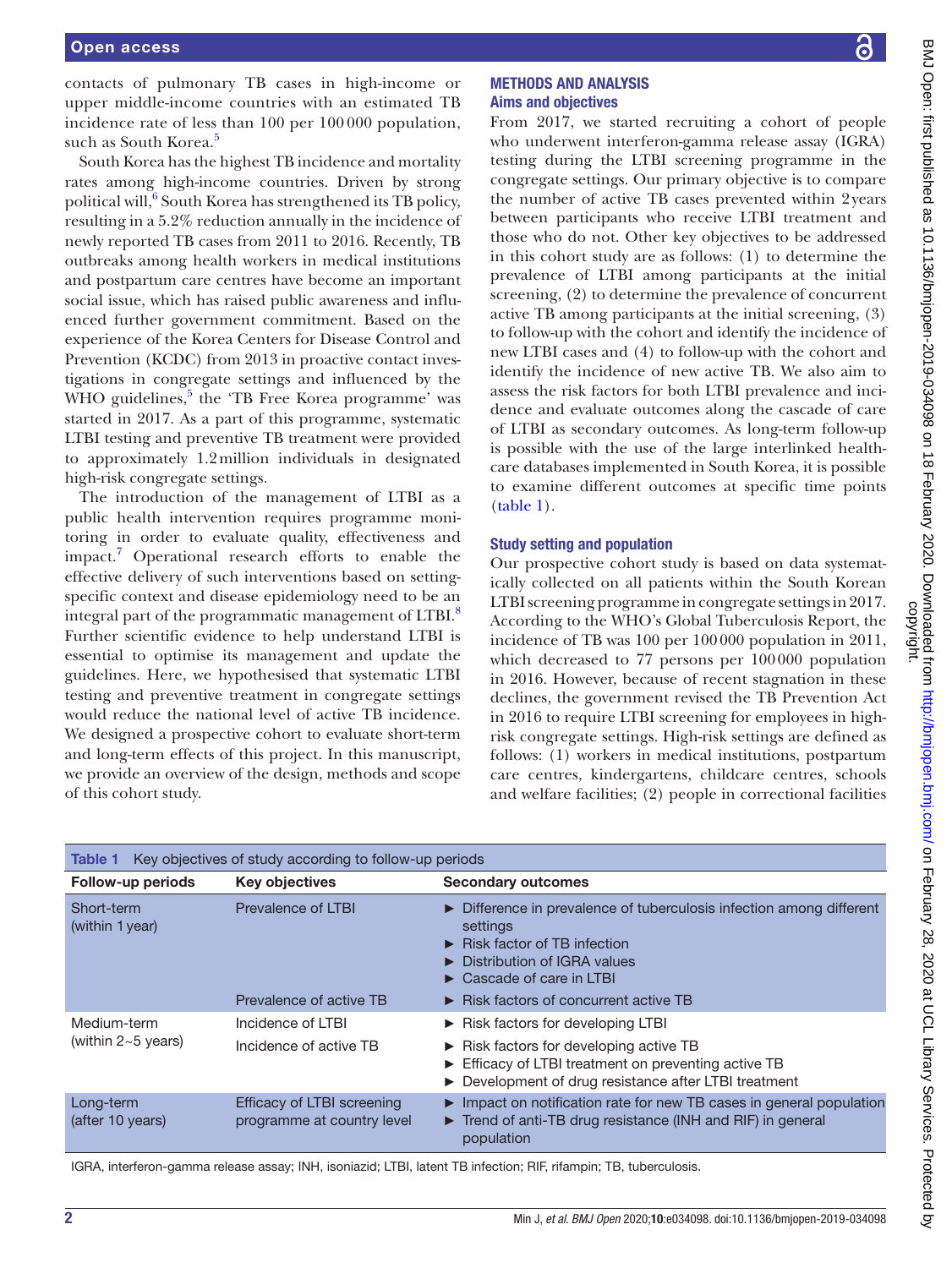

<span id="page-2-0"></span>congregate settings in South Korea. KNTSS, Korean national TB surveillance system; LTBI, latent TB infection; NHI, national health information; PHIS, public healthcare information system; TB, tuberculosis.

and (3) military conscripts and first-year high school students. The existing employees in these congregate settings were screened in the government programme as of  $2017$ .<sup>9</sup>

#### Database linkage

In this study, we will use four databases: the LTBI screening database from the government programme, the national health information (NHI) database, $^{10}$  the public healthcare information system (PHIS) database<sup>11</sup> and the Korean national TB surveillance system (KNTSS) database [\(figure](#page-2-0) 1 and [table](#page-3-0) 2). Anonymised joint keys, which replace the personal identification numbers assigned to the residents of Korea, are used to link the LTBI screening database with three other databases through deterministic matching. This process has been given ethical approval.<sup>[10](#page-7-9)</sup>

KCDC collects data from the participants in the LTBI screening programme and manages the LTBI screening database, which contains personal information (gender, age, types of congregate settings, etc) and the results of IGRA and chest X-rays. Information regarding LTBI treatment (regimen and completion) at private hospitals and public health centres are collected from the NHI and PHIS databases, respectively. Socio-demographic data, such as residential area, insurance types and income

level, and comorbidities based on International Classification of Disease-10 (ICD-10) codes are also available in the NHI database established by Korean National Health Insurance Service. At the public health centres, additional information regarding LTBI treatment, such as adverse drug reactions and causes of treatment withdrawal, is collected and stored in the PHIS database. The KNTSS database is a web-based notification system, which receives data regarding all patients who are diagnosed with or treated for TB in South Korea.<sup>12</sup> The notification data include personal information, microbiological examination results, anti-TB treatment regimens and final treatment outcomes.

#### Systematic TB screening algorithm

Participants in the LTBI screening programme were assessed for TB infection according to the Korean national TB guidelines. $^{13}$  After excluding active TB cases based on clinical assessment (previous TB treatment history, contact history, respiratory symptoms related to TB, physical examination) and chest X-ray, LTBI testing was conducted using IGRA. The QuantiFERON-TB Gold In-Tube tests (QGIT, Qiagen, Hilden, Germany) and the interpretation of results were performed according to the manufacturer's instructions.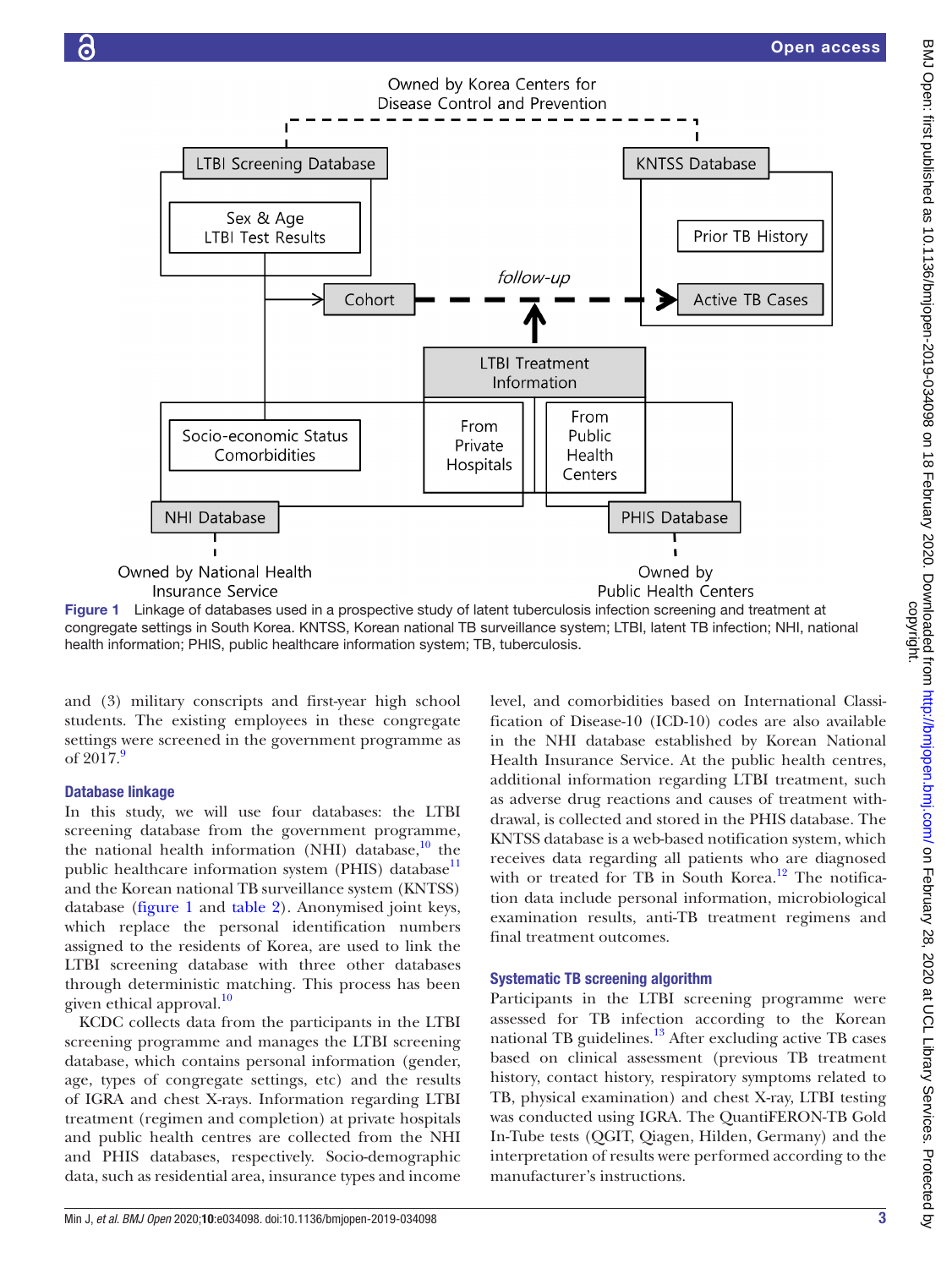<span id="page-3-0"></span>

| <b>Table 2</b> Sources of database used for the prospective cohort study           |                                                                                                                                                                                                             |                                                     |  |  |
|------------------------------------------------------------------------------------|-------------------------------------------------------------------------------------------------------------------------------------------------------------------------------------------------------------|-----------------------------------------------------|--|--|
| <b>Types of database</b>                                                           | <b>Information</b>                                                                                                                                                                                          | Ownership                                           |  |  |
| LTBI screening database                                                            | $\blacktriangleright$ Gender and age<br>$\blacktriangleright$ Types of occupation<br>$\blacktriangleright$ Types of congregate setting<br>$\triangleright$ Results of chest X-ray<br><b>Results of IGRA</b> | Korea Centers for Disease Control and<br>Prevention |  |  |
| National Health Information database                                               | $\blacktriangleright$ Comorbidities<br>$\triangleright$ Socio-demographic data, including<br>income level<br>► LTBI treatment at private hospitals                                                          | National Health Insurance Service                   |  |  |
| <b>Public Healthcare Information System</b><br>database                            | ► LTBI treatment at public health center<br>Adverse drug reaction after LTBI<br>treatment<br>$\triangleright$ Cause of LTBI treatment withdrawal                                                            | <b>Public health centres</b>                        |  |  |
| Korean National TB Surveillance System<br>database                                 | ▶ Previous TB treatment history<br>► Newly notified case of active TB<br>$\triangleright$ Results of microbiological tests<br>$\triangleright$ Anti-TB treatment regimen<br>Final treatment outcome         | Korea Centers for Disease Control and<br>Prevention |  |  |
| IGRA, interferon-gamma release assay; LTBI, latent TB infection; TB, tuberculosis. |                                                                                                                                                                                                             |                                                     |  |  |

## LTBI treatment regimens

LTBI treatment is offered based on the Korean national TB guidelines, $^{13}$  <sup>14</sup> which recommend isoniazid monotherapy for 9 months, rifampin monotherapy for 4 months or isoniazid and rifampin combination therapy for 3 months based on the clinician's decision. Because of the difficulty in communicating effectively with, and delivering information on LTBI concepts to, healthcare professionals, a nationwide education programme was implemented in  $2017<sup>6</sup>$  A network with over 300 hospitals was organised for the treatment of LTBI cases identified through the screening programme. Participants could be referred to private hospitals and public health centres for LTBI treatment without restriction.

We will use the NHI and PHIS databases to extract data regarding LTBI treatment at private hospitals and public health centres. We will define individuals as under treatment of LTBI if they have ICD-10 code R76.80 and are prescribed isoniazid, rifampin or a combination of isoniazid and rifampin. Those who started LTBI treatment were categorised into three groups: completion group, withdrawal group and on-treatment group. Individuals are considered to have completed therapy if they are prescribed more than 80% of total doses within 12 months for isoniazid therapy, 6 months for rifampin therapy or 4 months for isoniazid and rifampin combina-tion therapy.<sup>[13](#page-7-12)</sup>

#### Definition of active TB cases

Notification data from the KNTSS database are primarily used in order identify active TB cases. As active TB cases are notified to and monitored by the KNTSS under Korean law, the completeness and timeliness values for TB notification in the KNTSS are high, $12$  assuring its reliability. The NHI database is also used to identify non-notified active TB cases, types of anti-TB drugs and treatment adherence based on insurance claims. The diagnosis of active TB is identified using ICD-10 codes (A15 to A19) and subsequently confirmed by prescriptions for ≥3 anti-TB drugs. The anti-TB drugs include isoniazid, rifampin, ethambutol, pyrazinamide, amikacin, kanamycin, streptomycin, quinolones, ethionamide, cycloserine and para-aminosalicylic acid. The accuracy of identifying active TB cases based on the NHI database was validated and has been used in previous studies on TB.[15 16](#page-7-13) In order to classify previous and active cases, we will identify the notification date of active TB case per individual and examine a temporal relationship between the notification date and the LTBI test date. We will define a new active TB case as one notified more than 30 days after the LTBI test date and a concurrent active TB case as one notified within 30 days of the LTBI test date. If the notification occurred before the LTBI test date, we will consider an individual to have had previous anti-TB treatment. Those with a previous history of anti-TB treatment, who were identified using the KNTSS and NHI databases, will be excluded. Those with active TB notified within 30 days of the LTBI test will also be excluded as we assume that they had subclinical TB infection at the time of screening.

#### Independent variables

Factors that might influence the incidence of active TB, such as gender, age, income level, comorbidities or history of close contact with active TB, will be collected and used as independent variables. Income level was described by means of ventiles, with each income ventile consisting of 5% of the population. Income level was then categorised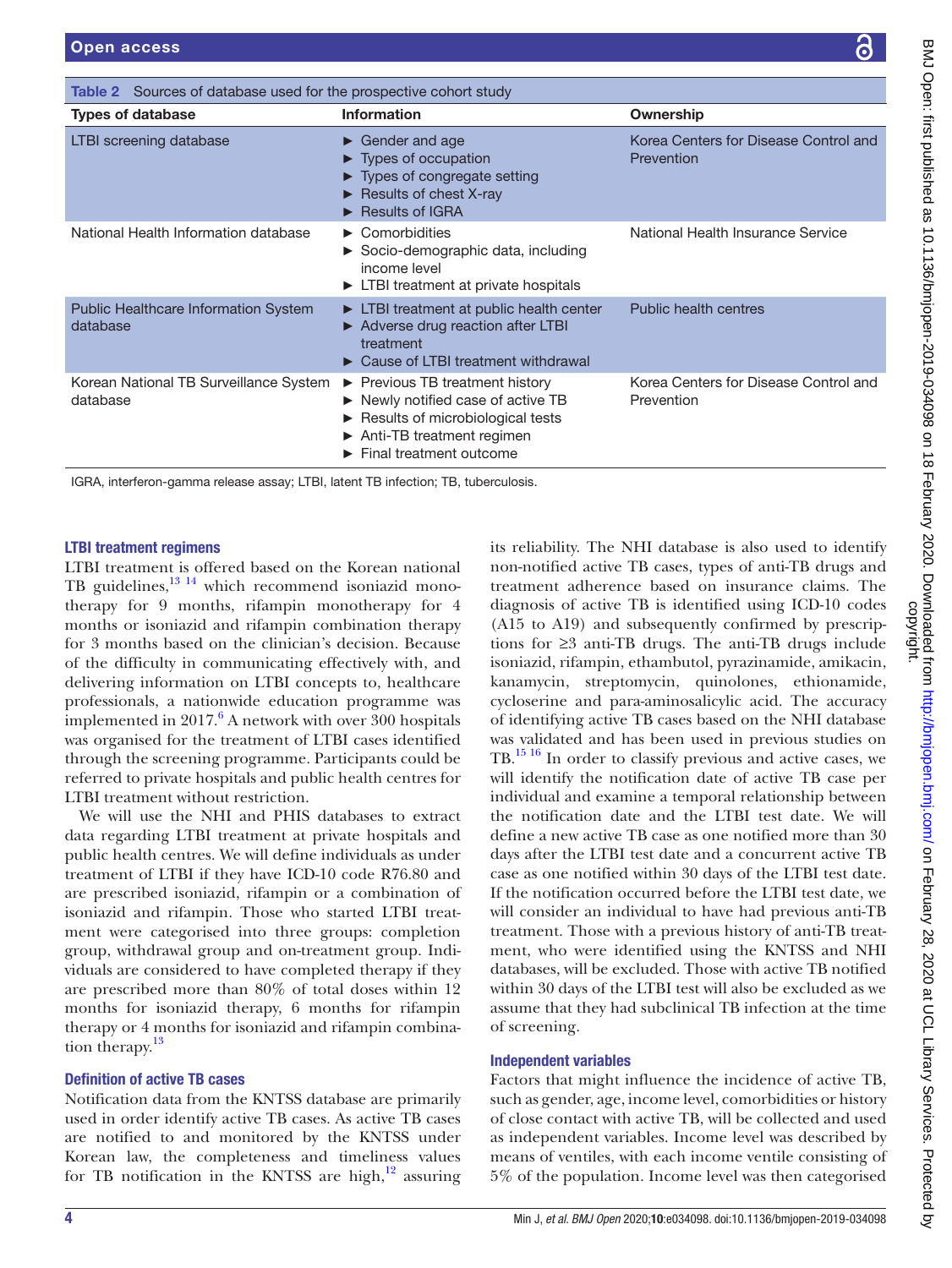BMJ Open: first published as 10.1136/bmjopen-2019-034098 on 18 February 2020. Downloaded from http://bmjopen.bmj.com/ on February 28, 2020 at UCL Library Services. Protected by<br>copyright. BMJ Open: first published as 10.1136/bmjopen-2019-034098 on 18 February 2020. Downloaded from <http://bmjopen.bmj.com/> on February 28, 2020 at UCL Library Services. Protected by

into four groups: low (ventiles 1 to 5), lower-middle (6 to 10), upper-middle (11 to 15) and high (16 to 20). Comorbidities were selected based on guidelines published by the WHO, National Institute for Health and Care Excellence and Center for Disease Control and Prevention.<sup>17</sup> Comorbidities were identified based on ICD-10 codes and claims of procedures and prescribed drugs via Korean electronic data interchange (KEDI) codes, such as HIV infection, organ transplant, silicosis, end-stage renal disease, head and neck cancer, diabetes mellitus, haematological malignancy, those having Tumor Necrosis Factor (TNF) blockers, long-term steroids or chemotherapy, and those with a previous history of gastrectomy.

## Analysis of baseline data

The screening data will be cleaned, duplicates removed and, where appropriate, recoded to analyse specific exposures and outcomes.

# To determine the prevalence of LTBI among participants at the initial screening

The primary outcome of prevalent LTBI will be defined as positive results of IGRA among participants at the initial screening.

prevalence of LTBI = no. of participants with a positive IGRA test

except those with history of TB treatment

overall no. of participants

except those with a history of TB treatment

As a secondary outcome, multivariable logistic regression analysis adjusted for independent variables will be used to assess the risk factors for the prevalence of LTBI.

# To determine the prevalence of concurrent active TB among participants at the initial screening

The prevalence of active TB is calculated as the number of concurrent active TB cases divided by the number of all participants, except those with a history of TB treatment.

prevalence of active TB =

no. of participants with concurrent active TB

cases except those with history of TB treatment

overall no. of participants

except those with a history of TB treatment

# Analysis of follow-up data

## Cascade of care in LTBI

Those with a positive LTBI test result will be followed-up, and the cascade of care for LTBI diagnosis and treatment will be evaluated.<sup>18</sup> Specific outcomes of interest include the following: (1) the number of people eligible for testing for LTBI; (2) the number who initiated and completed screening with IGRA; (3) the number with positive results with IGRA who had chest X-ray and medical evaluation and (4) the number who were prescribed, started and

completed treatment for LTBI. We will also identify the completion rates of LTBI treatment by regimens.

To follow-up the cohort and identify incidence of new LTBI cases

Individuals enter the cohort at the date of their LTBI test. In congregate settings such as medical institutions, participants with a negative initial IGRA test result will receive serial IGRA tests annually. The incidence of LTBI will be defined as positive conversion at a later IGRA test and expressed as the number of newly diagnosed LTBI cases per 100000 person-years. The denominator, total persontime at risk, is the sum of total time contributed by those with negative results of initial IGRA test, except those with a history of TB treatment and concurrent active TB cases. If a new LTBI case does not occur, the last date of the serial IGRA test is the final follow-up date.

incidence of  $LTBI = \frac{\text{no. with a positive conversion at a later I} GRA \text{ test}}{BCRA}$ total person*−*time at risk ( PY)

When serial follow-up of IGRA test is not performed annually, we will use the midpoint between the latestnegative and earliest-positive test dates as the date of the infection event in order to estimate the incidence.<sup>[19](#page-7-16)</sup> However, if the testing rate drops below 80%, sensitivity analysis will be conducted.

To follow-up the cohort and identify incidence of new active TB

Individuals enter the cohort at the date of their LTBI test and exit on notification of death or becoming an active TB case. If an active TB case does not occur, the last updated date of the KNTSS database is the final follow-up date. We will follow the individuals in order to identify a new case of active TB after 12, 24 and 60 months of LTBI testing ([figure](#page-5-0) 2). The incidence of active TB is expressed as the number of new active TB cases per 100000 personyears. The denominator, total person-time at risk, is the sum of total time contributed by all participants, except those with a history of TB treatment and concurrent active TB cases.

incidence of active  $TB = \frac{no. \text{ of new active } TB \text{ cases}}{\text{total person}-\text{time at risk (PY)}}$ 

Individuals with new active TB will be categorised into four groups based on the IGRA test results and LTBI treatment: (1) those with negative IGRA test results, (2) those with positive IGRA test results who do not start LTBI treatment, (3) those with positive IGRA results who start and complete LTBI treatment and (4) those with positive IGRA results who start but do not complete LTBI treatment. After testing for proportional hazards, a Cox proportional hazards model will be applied to determine the risk factors for developing active TB, if appropriate. Cumulative TB incidence curves will be generated using the Kaplan-Meier method, and differences between groups will be analysed using the log-rank test. The primary outcome is to compare the active TB incidence between treated IGRA-positive participants and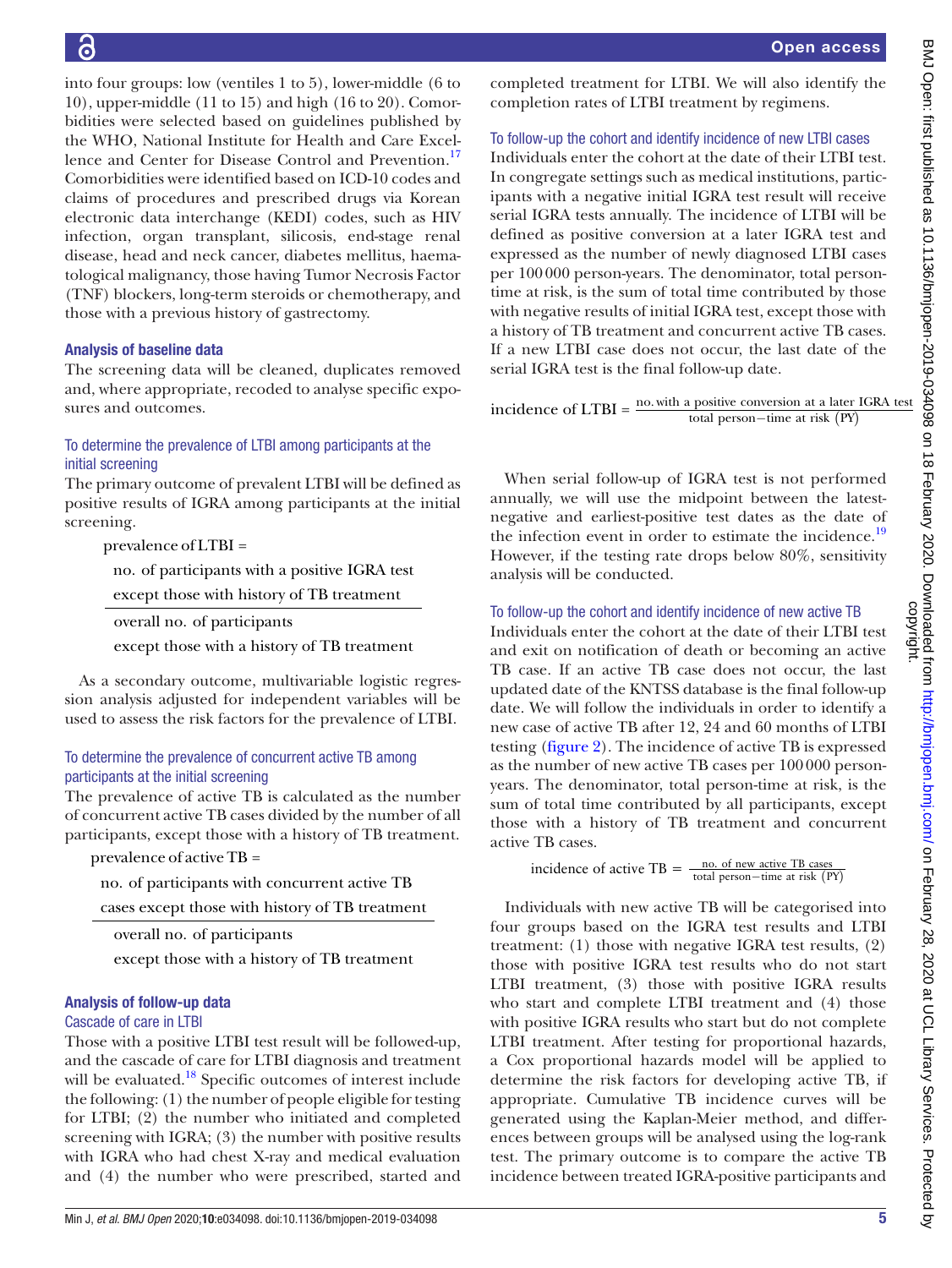

<span id="page-5-0"></span>Figure 2 Decision tree model for latent tuberculosis infection screening programme in congregate settings. CXR, chest X-ray; IGRA, interferon-gamma release assay; LTBI, latent TB infection; TB, tuberculosis.

untreated IGRA-positive participants. We will calculate the incidence rate of disease progression in IGRA-positive versus IGRA-negative individuals, separately in the former instance by individuals who did and did not undergo treatment. Among individuals who underwent treatment, figures will also be stratified by treatment regimen. We will calculate positive and negative predictive values of the IGRA test for predicting active TB incidence in the absence of treatment.

#### Patient and public involvement

Patients were not involved in setting the research question, the outcome measures, the design or implementation of the study. We plan to translate the results into short, easy-to-read summaries and disseminate it to the relevant patient community through local media.

## Ethics and dissemination

The protocol has been approved for its scientific content and compliance with human subject research regulations by the institutional review boards of Incheon St. Mary's Hospital, the Catholic University of Korea. These committees waived the need for written informed consent from the study participants because this research involves the collection of publicly available and anonymous data. The investigators will disseminate the findings of this research through publication in a peer-reviewed journal and via conference presentations, including key national stakeholders. In compliance with the policy of the International Committee of Medical Journal Editors, this study was registered with the Clinical Research Information Service, Republic of Korea (cris.nih.go.kr) in May of 2019.

# **DISCUSSION**

The KCDC created a TB epidemic investigation team in 2013, which performs proactive contact investigations in congregate settings at the national level. There have been improvements in the early detection of active TB cases and prevention of its transmission at schools. However, continued TB outbreaks at various congregate settings, such as neonatal intensive care units and postpartum care centres, have become a social issue.<sup>20 21</sup> As the problem became more prominent, the Korean government has regarded TB incidence in congregate settings as a serious problem and made efforts to it more actively. Thus, mandatory screening for TB infection for workers in facilities (medical institutions, postnatal care centres, kindergartens, childcare centres, schools, welfare facilities and correctional facilities), military conscripts and first-year high school students has been adopted since 2017 as a part of the 'TB free Korea programme'.<sup>[6](#page-7-5)</sup> Postpartum care centres, kindergarten, childcare centres and schools were selected because of their high risk for TB transmission, especially among infants and children with low immunity. In order to prevent nosocomial TB transmission, healthcare workers at hospitals were also target populations for the screening of TB infection. Military conscripts were selected because of the unique environment of the military units, such as confined living settings and proximity. $22$  First-year high school students were also included because they are at the age when TB cases begin to increase rapidly. To successfully implement the LTBI screening programme in congregate settings and carry out the South Korea LTBI policy, programmatic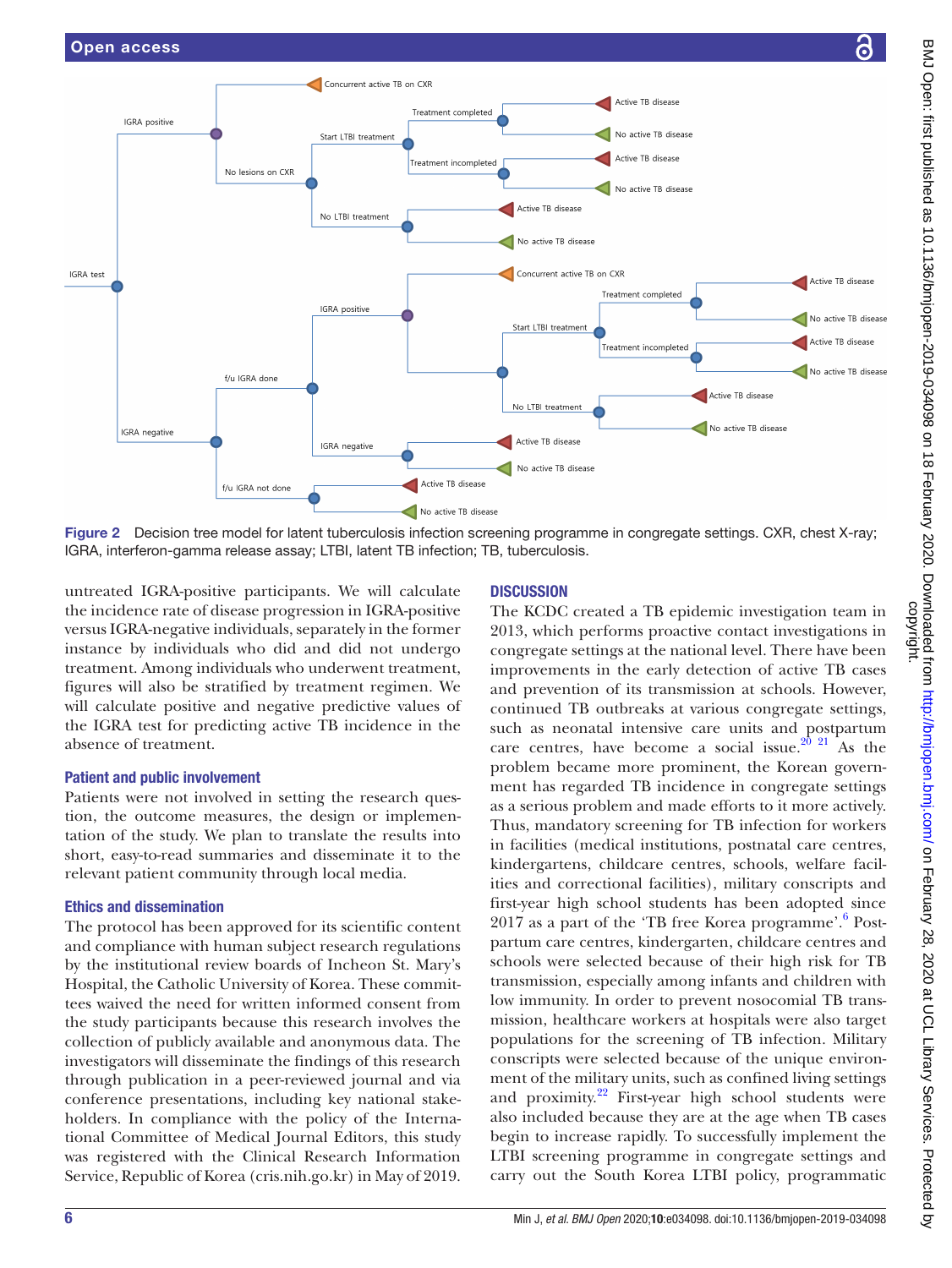management should include monitoring and evaluation systems. Based on the results of the present study, we expect to provide scientific evidence enabling us to better understand the LTBI burden in South Korea and assess the clinical and epidemiological impact of the LTBI screening programme.

Because of high incidence of nosocomial TB infection among healthcare workers $^{23}$  and delay in isolating active pulmonary TB patients admitted to hospitals $^{24}$  in South Korea, the Korean TB guideline highlights the importance of serial IGRA testing for high-risk healthcare workers and recommend treating those with positive conversion. However, recent studies suggest that serial IGRA testing results in an over-diagnosis of  $LTBI<sup>25</sup>$  and are not cost-effective $26$  in the North American setting. We plan to conduct sensitivity analysis using the different cut-offs for conversion or confirmatory tests, which were suggested to mitigate the over-diagnosis of LTBI.

Korea underwent short-term but intense socioeconomic changes after liberation from the Japanese occupation during World War II. In parallel with economic prosperity, South Korea achieved admirable control of TB in the past half century.<sup>27</sup> Based on this rapid change in the socioeconomic status in South Korea, age-period-cohort modelling can clarify the relative and independent effects of influential exposures shared by each birth cohort and influential exposures experienced by all birth cohorts on TB incidence over time.<sup>28 29</sup> As long-term follow-up of our cohort is feasible, we can identify biological, historical and socioeconomic determinants in long-term trends of TB status and provide evidence for designing effective TB policies and public health interventions based on ageperiod-cohort analysis.

There are several key strengths of the current 'TB FREE COREA' study. First, it is a cohort study involving a very large number of people from the general population. Previous work has been undertaken in mainly immunecompromised high-risk groups or small hospital-based cohorts.[30](#page-7-25) The outcomes of our study can offer rich insights into the intermediate-risk or low-risk groups of LTBI within an intermediate TB-burden country, such as South Korea. Second, it is a prospective study designed by a multidisciplinary team of clinicians, epidemiologists, statisticians and other related experts. When designing the study protocol, we set specific goals and selected several key questions in order to plan data collection suitable for each key question. Third, an active TB case is a nationally notifiable disease and is monitored by the KNTSS. All the cases diagnosed and treated under the national health insurance system are recorded in the NHI database. Thus, using data-linkage between the unique electronic databases KNTSS and NHI, all TB cases can be scrutinised during the follow-up period, thereby minimising the loss of detecting new cases. Fourth, long-term follow-up of a large number of participants is possible because of the unique electronic database of the NHI. This database has been extensively used to establish basic platforms for customised retrospective cohort data.<sup>10</sup> A periodic monitoring and evaluation process will be undertaken by the advisory boards.

Despite these strengths, the major limitation of the present study is that we receive only a limited data set of clinical, social and demographic information. The details regarding adverse drug reactions during the preventive therapy are not collected, which are major concerns of LTBI treatment. It is also not possible to collect specimens from individuals for genotyping tests, which are important to understand the dynamic of TB transmission. Further clinical prospective cohort studies will be necessary in order to address these LTBI research gaps. Second, completeness of an LTBI treatment is defined by the number of prescribed anti-TB drugs based on insurance claims. Since adherence to the treatment cannot be assessed during the follow-up period, we hypothesised that all prescribed anti-TB drugs are taken.

The role of LTBI treatment on reducing TB incidence at the national level depends on the country's TB epidemiology. Although the current national initiative which aims to screen and treat LTBI in congregate settings is conducted in South Korea, scientific evidence for its effectiveness is lacking and its public health impact is still unknown. The project was carried out under South Korea's strong political will to eliminate TB disease along with the adoption of the End TB Strategy.<sup>[5](#page-7-4)</sup> The WHO recently issued updated and consolidated guidelines for people with LTBI, aiming to expand testing and improve treatment; it highlighted LTBI as a key component of a comprehensive control strategy in both high and low prevalence settings.[17](#page-7-14) South Korea is the first country to roll out the LTBI screening programme for the general population. The result of this cohort study will identify most vulnerable populations with LTBI who will progress to active TB and help KCDC develop public health policies towards them. It will also contribute towards highlighting the importance of the LTBI programme as a key component of WHO's End TB Strategy.

#### Author affiliations

<sup>1</sup> Division of Pulmonary and Critical Care Medicine, Department of Internal Medicine, Daejeon St. Mary's Hospital, College of Medicine, The Catholic University of Korea, Seoul, Korea (the Republic of)

<sup>2</sup> Division of Pulmonary and Critical Care Medicine, Department of Internal Medicine, Incheon St. Mary's Hospital, College of Medicine, The Catholic University of Korea, Seoul, Republic of Korea

<sup>3</sup>Usher Institute of Population Health Sciences and Informatics, The University of Edinburgh, Edinburgh, United Kingdom

4 Royal Free London NHS Foundation Trust, London, United Kingdom 5 UCL-TB, University College London, London, United Kingdom

<sup>6</sup>UCL Respiratory, Division of Medicine, University College London, London, United Kingdom

<sup>7</sup>Institute for Global Health, University College London, London, United Kingdom 8 Department of Occupational and Environmental Medicine, Seoul St. Mary's Hospital, College of Medicine, The Catholic University of Korea, Seoul, Korea (the Republic of)

<sup>9</sup>Department of Preventive Medicine, College of Medicine, The Catholic University of Korea, Seoul, Korea (the Republic of)

<sup>10</sup>Division of Pulmonary and Critical Care Medicine, Department of Internal Medicine, Seoul St. Mary's Hospital, College of Medicine, The Catholic University of